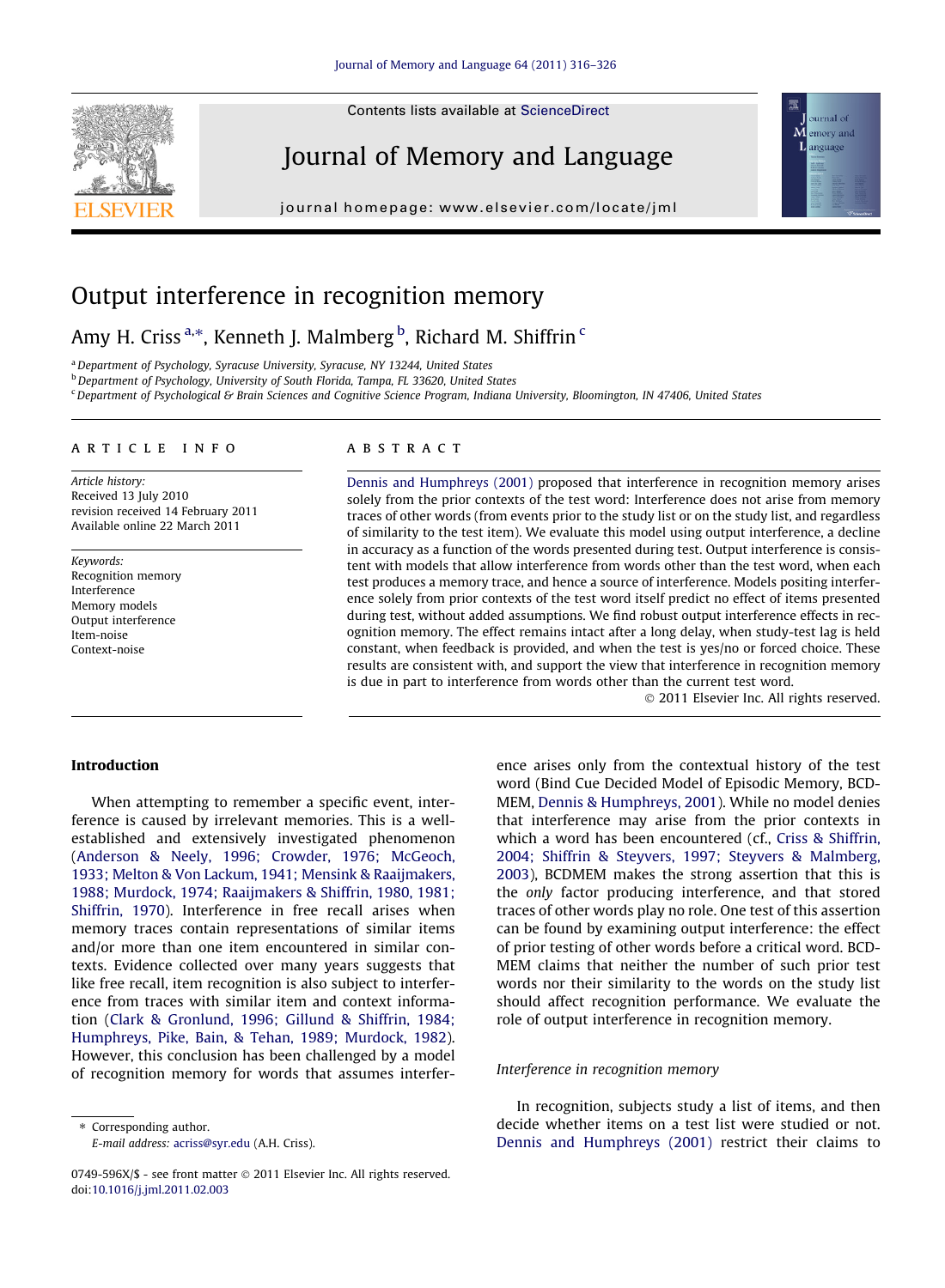words, so the primary focus of this article will be recognition memory for words. Assessing whether interference from other words on the study list reduces recognition accuracy depends on the assumptions one makes about how recognition is performed. All models assume that recognition requires the representation of two types of information. Item information refers to a representation of the semantic, phonological, visual, etc. content of the to-beremembered item. This information is usually generated when performing a recall task, for instance, and it is the information that one must determine was encountered on the study list when performing a recognition task. There exists ambiguity about terminology when discussing information about other words coded together with a given word; we term such information associative context information. We use list-context information to refer to the internal and external factors that comprise the situation in which learning occurs or the to-be-remembered information was presented, other than information about other words (cf, Howard & Kahana, 2002).

Interference refers to memory loss that is the result of the interaction of a retrieval cue (consisting of both itemand context information) with similar traces stored in memory. The more similar are the interfering episodic memory traces, the more difficult it is to recall or make a recognition decision about the test item. This occurs because a typical episodic memory paradigm requires discrimination of an item presented on the recent list from other items stored in memory (either those stored during list presentation or those stored in previous lists or prior experience) and from prior experiences of that same item (either in previous lists or prior experience). In recognition, item and/or list-context information may be retrieved from traces of the test item or from similar traces, or both. Retrieved item information from memory traces of other similar items (from the list or events prior to the list) produces what is referred to as item-noise or item interference. Retrieved list-context information from memory traces of other similar items from the list or events prior to the list, or from memory traces of the test item itself from events prior to the list produces what is referred to as contextnoise or context interference. In both cases, the similarity of the retrieved information to the test probe is the source of interference.

#### Models of recognition memory

The subject of the present investigation is the importance of item interference when words are used as stimuli: Does item information, from traces of other words on the study list, from traces of other words on the test list, or from traces of other words prior to the list, produce interference? Item information from pre-experimental traces of other items probably plays at most a small role because they differ from the retrieval probe in both item and context information. The most important source of item interference should therefore come from item information in traces of other items presented on the study list and the other items presented on the test list because they share context information. Although most models of memory assume that both item and context interference play a role in

recognition, BCDMEM raises the possibility that, for words, the only relevant factor is context interference. That is, context information retrieved from traces of the test word stored prior to the study list is the sole source of interference. Thus, we seek to distinguish models of recognition memory that posit both item- and context-noise from those positing only context-noise, respectively referred to as item-noise models (e.g., [Criss & Shiffrin, 2004\)](#page--1-0) and context-noise models (e.g., [Dennis & Humphreys, 2001\)](#page--1-0).

In both models, the study trial produces a memory trace consisting of a representation of both item and the context information, and the test probe also consists of both types of information. The difference lies in what traces are retrieved from memory (thereby producing interference). In context-noise models (e.g., BCDMEM), word information in the test probe is sufficient to limit retrieval only to traces of the test word (both from the list, if such a trace exists, and from events prior to the list). In item-noise models, retrieval also occurs from traces of other items from the study list, the more similar the test word and the memory trace the more interference is caused by that trace.<sup>1</sup>

Whatever the source of interference, we submit the item- and context-noise models to a critical test. Item-noise models predict that traces of non-target words should have a negative impact on memory performance. Context-noise models do not predict an effect of other items. Of relevance for the present investigation, such non-target word traces include those that are stored during the sequence of recognition test trials following list study.

#### Prior tests of the models

Like several item-noise models (e.g., [McClelland &](#page--1-0) [Chappell, 1998; Shiffrin & Steyvers, 1997](#page--1-0)), BCDMEM was designed to predict list composition effects. One of the most important list composition findings is that increasing the extent of encoding of non-target traces has no effect on recognition. This is referred to as the null list-strength effect. BCDMEM naturally predicts a null list-strength effect because item information does not contribute to the recognition decision (e.g., [Starns, White, & Ratcliff, 2010\)](#page--1-0). Itemnoise models predict the null list-strength effect on the assumption that increasing the amount of information

There are two processes by which interference can take place. In some models, the primary way the recognition decision is made is due to a general sense of familiarity (e.g. [Gillund & Shiffrin, 1984; Shiffrin &](#page--1-0) [Steyvers, 1997\)](#page--1-0): the activations of all the memory traces that are retrieved are combined, and a positive recognition decision is made if that combined activation (i.e., familiarity) is high enough to exceed a criterion. In other models, termed dual process, a recall (or recollection) process also plays a significant role: sometimes a particular memory trace is recalled and when that trace matches the probe well enough this is sufficient to produce a positive recognition decision (e.g. [Atkinson & Juola, 1974; Malmberg, 2008;](#page--1-0) [Malmberg, Holden, & Shiffrin, 2004; Mandler, 1980; Xu & Malmberg, 2007;](#page--1-0) see [Yonelinas, 2002](#page--1-0) for a review). In the single process familiarity models, interference is due to additional familiarity contributed by traces matching in item information, context information or both. If recall also plays a role, interference is due to competition between traces: the chances of sampling and retrieving the desired memory trace are higher if there are fewer competing similar traces (either due to item similarity, context similarity, or both).